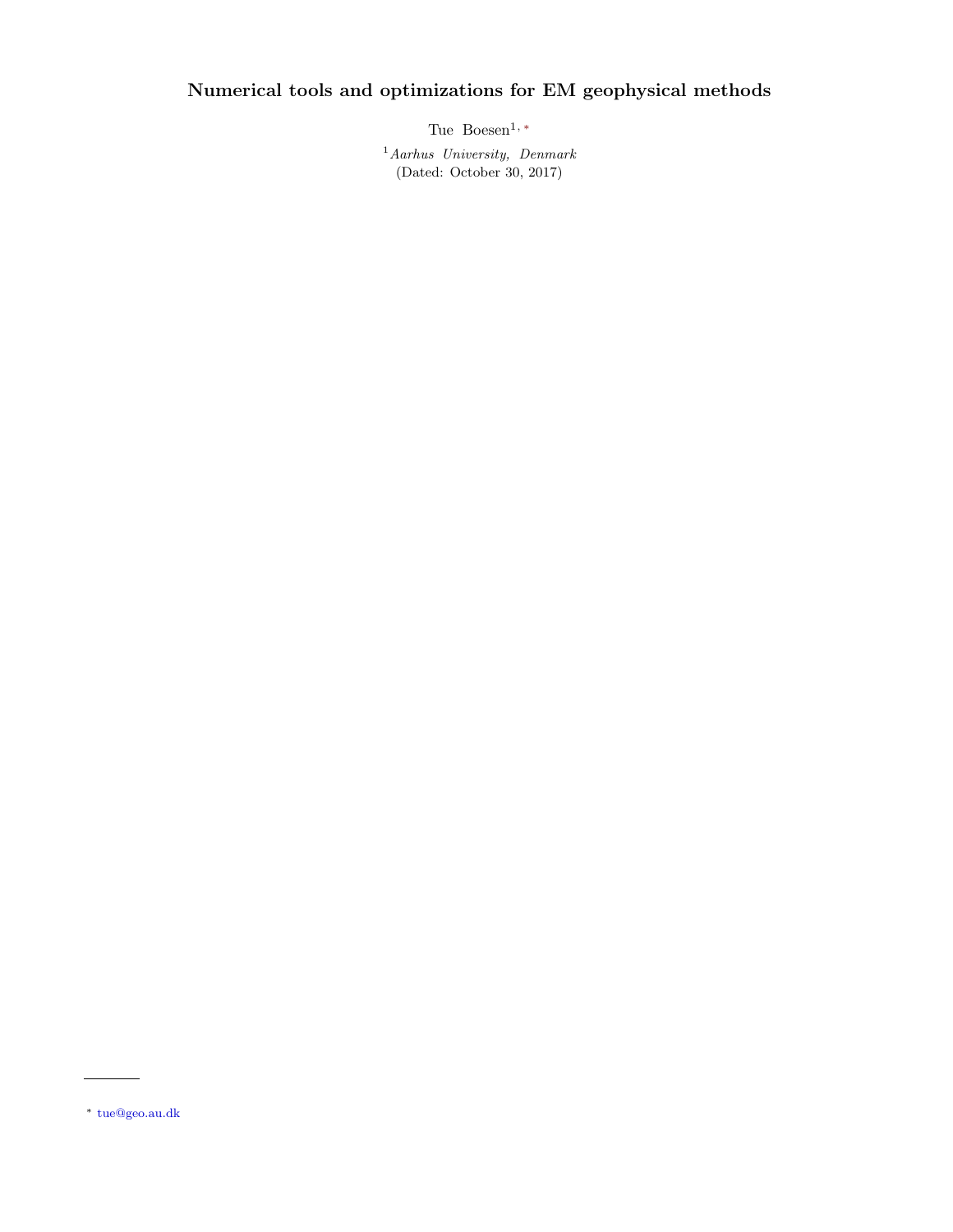## <span id="page-1-0"></span>PRETEXT

This technical report was prepared, in order to document work I had done during my PhD studies, which did not make it into any publications, but was nevertheless deemed important and of relevance to others in the scientific community. For PhD purposes it should be stated that: the parallelization framework is essentially created solely by me, with the exception of the hardware detection algorithm, which was made before I started my PhD. The iterative solver already existed in a serial form before I arrived. Under guidance from my first co-supervisor Casper Kirkegaard, I created the new iterative solver, based on some of the old elements and many new elements.

# **CONTENTS**

| Pretext                                 | $\mathbf{i}$   |
|-----------------------------------------|----------------|
| Introduction                            | $\mathbf{1}$   |
| Parallelism                             | 1              |
| Goals for our parallelization framework | $\overline{2}$ |
| A general parallelization framework     | 3              |
| Limitations and caveats                 | 3              |
| Sparse linear solvers                   | $\,3$          |
| Direct solvers                          | 4              |
| Iterative solvers                       | 4              |
| Propagation methods                     | 4              |
| Preconditioners                         | 4              |
| <b>Block</b> parallelism                | 6              |
| Our iterative sparse linear solver      | 7              |
| Solver performance                      | $\overline{7}$ |
| Limitations and caveats                 | 8              |
| Results and conclusion                  | 9              |
| Acknowledgements                        | 9              |
| References                              | 10             |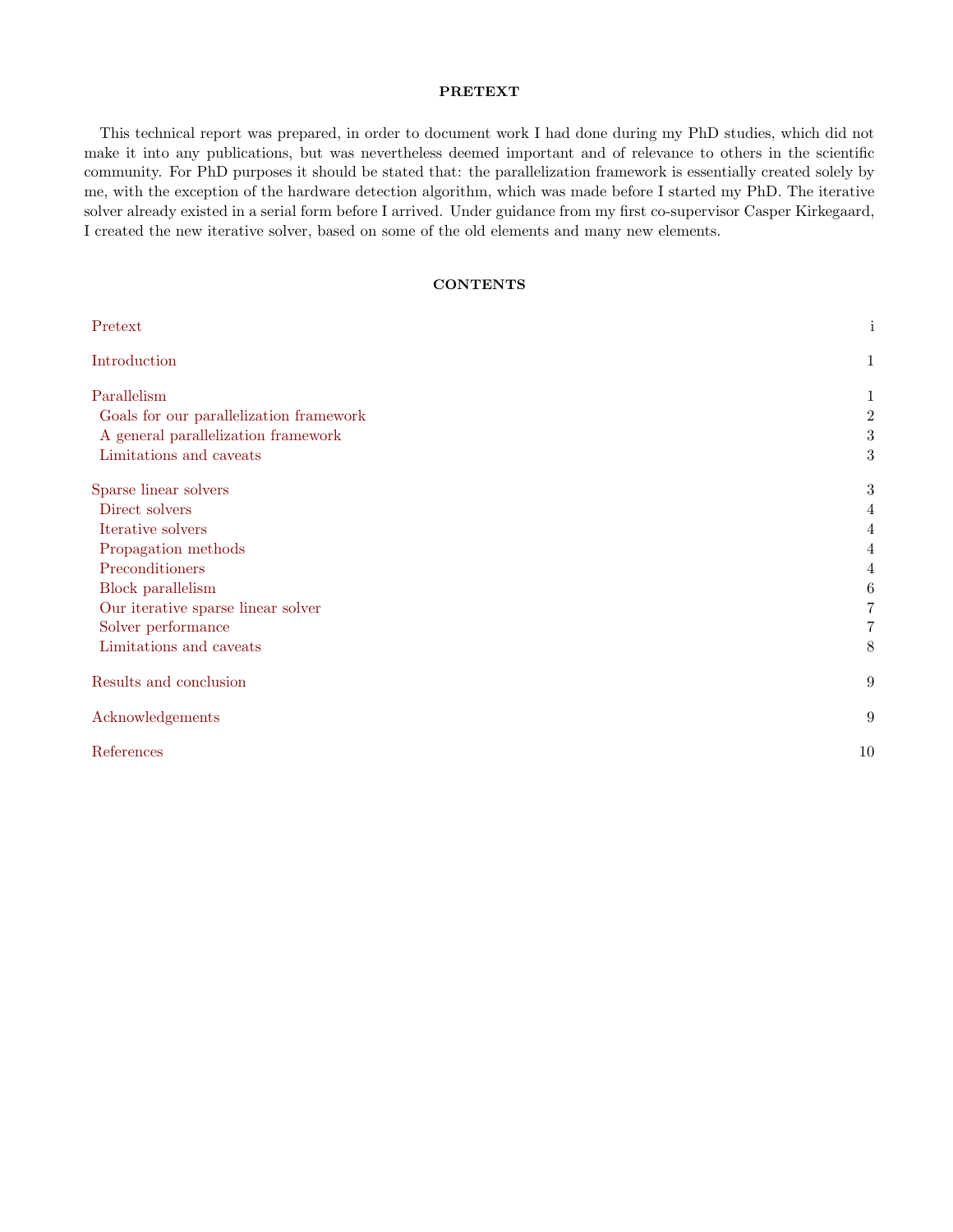## 1

## <span id="page-2-0"></span>INTRODUCTION

Numerical modelling is becoming an increasingly important tool for any scientist, and the continued exponential growth in computational power enables the possibility of ever more realistic and powerful simulations.

Before multicore CPU's became common, around 2005, optimizing numerical code largely meant to make sure that the algorithm was mathematical optimal, while tricks that required in-depth hardware knowledge like: the number of clock cycles various mathematical operations take, or how to minimize cache misses, rarely meant more than a speedup factor of ∼10x. Moreover, before 2005, CPU advancements largely happened through faster clock frequencies. Thus, old code could more or less run optimally on a new CPU without any modifications. Today this is no longer so. Since the introduction of the multicore CPU, processor advancements have largely happened through parallelization and vectorization. To the point where old serial code that does not use either of these advancements can easily loose out a computational speedup of ∼50x or even upwards of ∼500x on a modern CPU designed for heavy computational use [\(Sodani et al.](#page-11-1) [2016\)](#page-11-1). In this context, it is important to note that this speedup is on top of the ∼10x speedup previously mentioned.

While vectorization is often partially utilized implicitly by compilers, a conscious effort requiring intrinsic knowledge is generally required in order to design algorithms that can run optimally on modern hardware. Most scientist are experts in their own field, but lack the in-depth hardware knowledge required to design optimal algorithms. Because of this, it is imperative that general heavily optimized numerical algorithms are designed, and made available for the advancement of scientific modelling. BLAS and LAPACK, [\(Anderson et al.](#page-11-2) [1999\)](#page-11-2), are perhaps the most well-known examples of such tools. In the following, I will present the various parallelization methods commonly used, explain why we chose OpenMP parallelization in AarhusInv [\(Auken et al.](#page-11-3) [2014\)](#page-11-3). Following this, I will discuss the various issues this lead to in our code, and how we solved these by developing a general parallelization framework, designed for portability and a wide range of users. Building on top of this framework, I present our highly optimized iterative sparse linear solver, which is able to achieve super-linear scaling on the linear systems we arrive at in geophysical EM inversions. Both of these tools are freely available for academic purposes and can be obtained by contacting the HydroGeophysics Group at Aarhus University.

## <span id="page-2-1"></span>PARALLELISM

Parallelizing generally exist at three different levels. The highest level of parallelization is between different systems in a distributed memory environment, where the environment can be either a cluster or a grid. In both cases the system consist of separate systems, which communicate through a network, typically with message passing interface (MPI) [\(Gropp et al.](#page-11-4) [1999\)](#page-11-4). If a problem needs a lot of computational power, then clusters with MPI are generally the only way to achieve it, since any number of systems can be combined to make an almost arbitrarily powerful cluster/grid. However, most programs do not require a supercomputer to run on, and since a single modern computer can reach more than 3 TFLOPS of performance, this is sufficient for solving many problems, provided the compute power can be used efficiently. The next level of parallelization is task parallelization on the processing unit. CPU task parallelization commonly occurs with OpenMP directives [\(Dagum and Menon](#page-11-5) [1998\)](#page-11-5), while GPU task parallelization can be done with CUDA directives [\(Nickolls et al.](#page-11-6) [2008\)](#page-11-6). The final level of parallelization happens inside individual cores, and is commonly referred to as vectorization. Vectorization is largely done automatically by the compiler, though there can still be a significant performance boost if done manually, since automatic compiler vectorization has to be very safe and conservative. It is important to note that the different kinds of parallelization are not mutually exclusive, though combining all levels of parallelization can be a difficult task.

Our code does currently not use MPI programming, for which there are several reasons: One reason being that MPI programming requires a significant restructuring of the already existing code. Furthermore, MPI programming has a very large communication overhead and low communication bandwidth, which means that acceptable scaling, can often be hard to achieve. However, the main reason why MPI parallelization has not been implemented is that using a single computer system have thus far proven to be sufficient for the modelling we do. Instead, our code relies on CPU parallelization through OpenMP, and vectorization.

OpenMP parallelization was chosen because OpenMP directives are designed for gradual parallelization of existing sequential code, while GPU parallelization was disregarded since it is only suited for very narrow and extremely parallel jobs, and not for the multi-purpose modelling program we have. During the last 5 years, all the vital and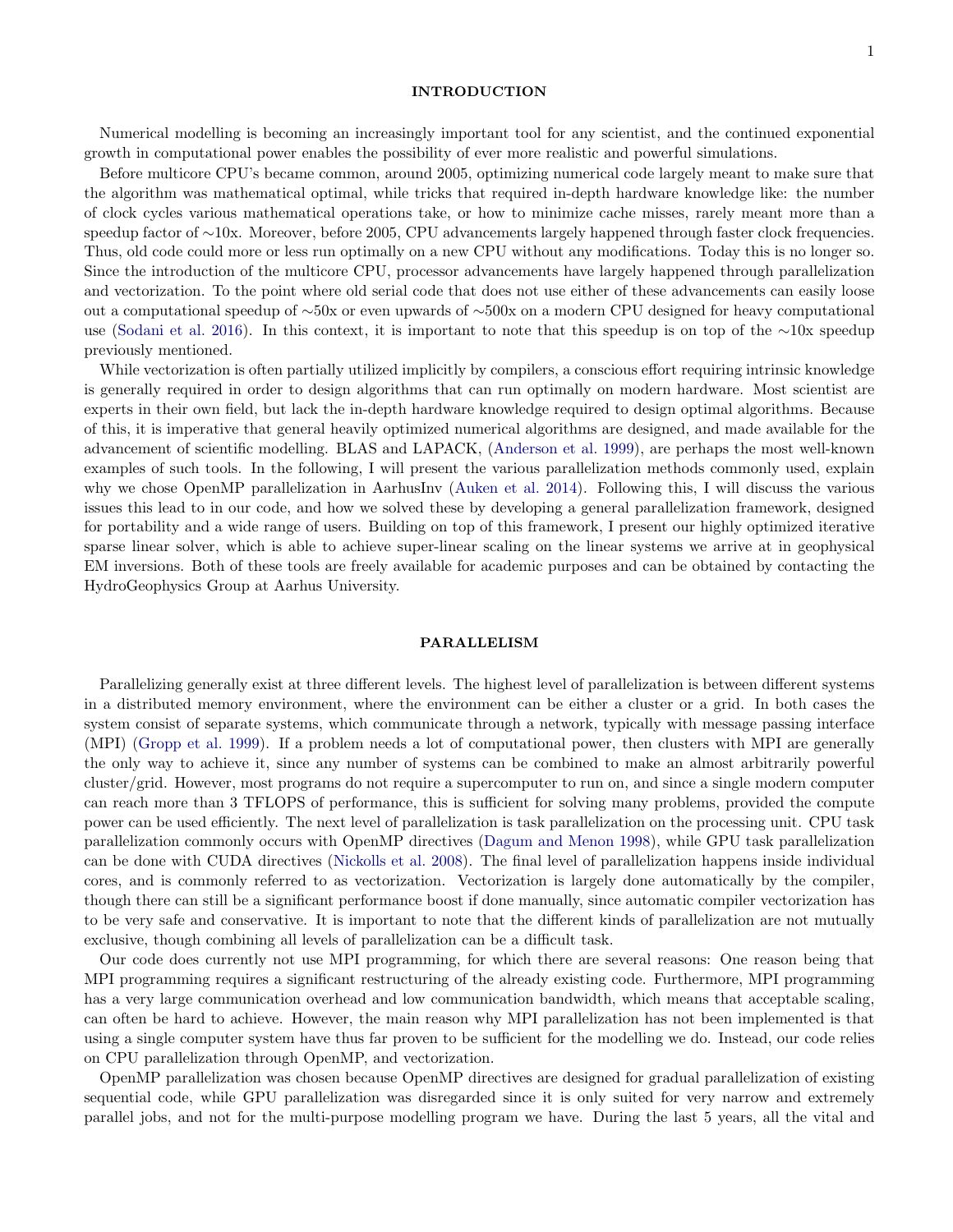processor-heavy algorithms have been parallelized in AarhusInv. However, this parallelization did not come without issues. In the following, several issues will be highlighted that led to the creation of our general parallelization framework.

## **Portability**

AarhusInv is intended to be used by many people, with various computer systems. Ideally, it should run optimally on all those systems, whether they are: NUMA or UMA systems [\(Panourgias](#page-11-7) [2011\)](#page-11-7), contains 4 or 64 cores, has hyperthreading enabled, and whether it is a dedicated or shared machine.

## Broad userbase

Our users range from novices to experts, with various desires for controlling how the code runs on their systems. As such, we ideally want a program which can run decent autonomously, but where the expert user still has full thread and affinity control, if desired.

## Complex code

The code contains various different modelling schemes developed by many different people. Parts of the code use simple loop parallelization, others use more advanced nested parallelization. Furthermore, some parts can be memory bandwidth limited, and in such parts, it is advantageous to use fewer parallelization threads, in order to prevent bottleneck regions in the code. The result of this was that we had a wide variety of parallelization schemes, which all made sense in their individual cases, but collectively were hard to maintain. Furthermore, autonomous code becomes increasingly complex with the number of exceptions and special cases that needs to be accounted for.

## Global directives

OpenMP calls are global directives, and setting them in one subroutine can affect code outside that subroutines scope. This led to unintended cross-modular behavior, especially when combined with the fact that developers often reuse - as they should, general subroutines from other parts of the code. Finally, it often resulted in people copying existing subroutines and changing the parallelization to fit their particular parallelization schemes, which makes maintenance of the code a nightmare.

## <span id="page-3-0"></span>Goals for our parallelization framework

Based on these issues, a set of goals were created that the framework should fulfil:

- Portability make the code run optimally on various different systems and architectures (NUMA/UMA/Hyperthreading).
- Make the code run well on both shared and dedicated servers.
- Enable autonomous parallelization, as well full control for the expert user.
- Create a simple, yet general parallelization structure, which can contain all the previously used parallelization schemes.
- Create a single parallelization module, that contains all parallelization information, and does all the global OpenMP directives needed, such that the general developer should never set these global directives manually.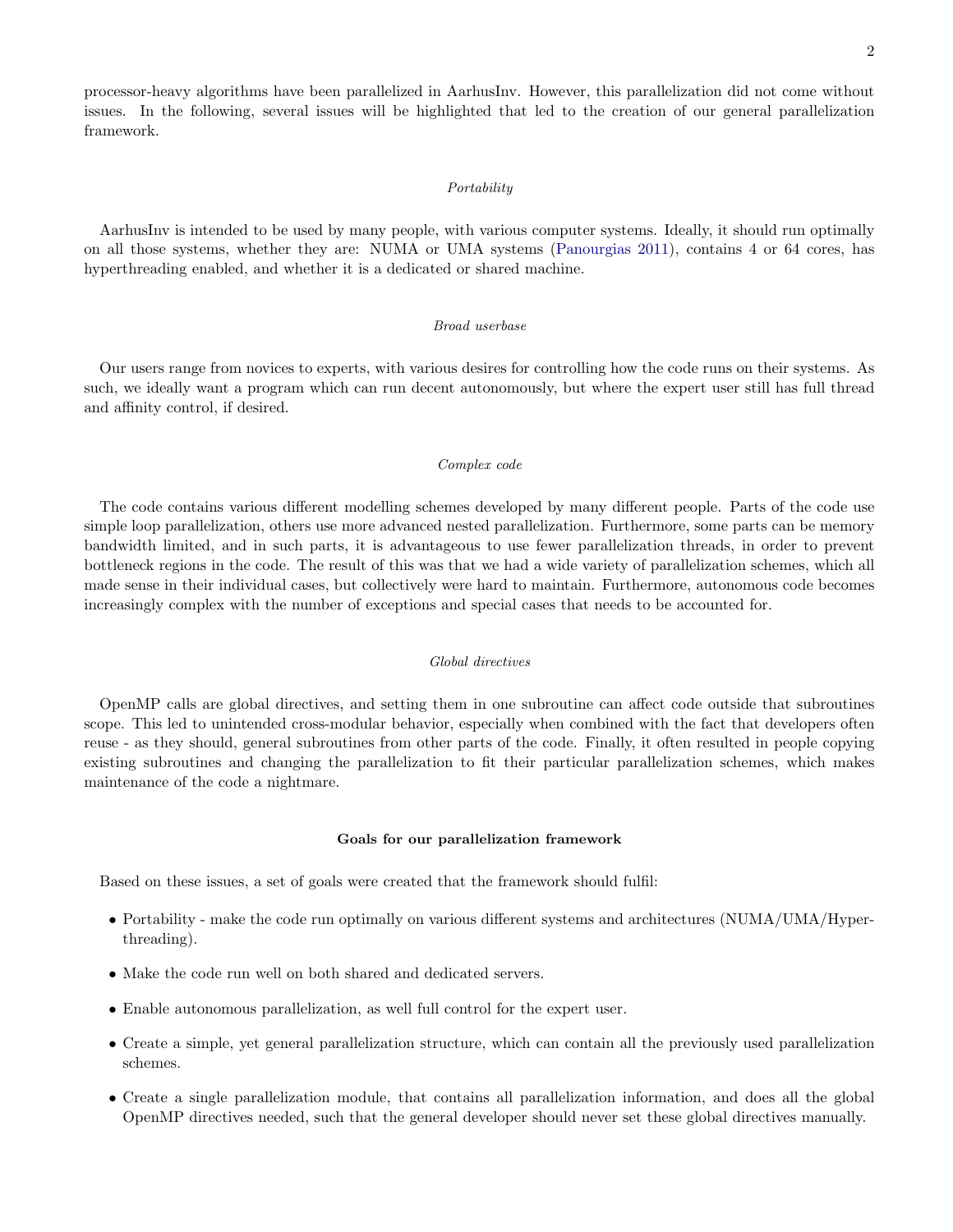| NCPUs           | !Total number of threads                                           |
|-----------------|--------------------------------------------------------------------|
| NCPUsLow        | !Total number of threads in a memory bandwidth limited region      |
| AffinityMode    | !Dedicated or shared server?                                       |
| AffinityPattern | !Scattered or compact affinity?                                    |
| StartThread     | !ThreadID of first affinity binding                                |
| UseNested       | !Use nested parallelization?                                       |
| NCPUOuter       | !Only used if UseNested=1, Number of CPUs in first parallel region |

<span id="page-4-3"></span>TABLE I. The input parameters for the parallelization framework. Any of these parameters can be specified by the user to dictate how the parallelization should occur, or set to −99 to be automatically defined.

• Create a dynamic parallelization structure, which removes the need for having multiple copies of the same routines for various degrees of parallelization.

With these goals in mind, the following parallelization framework was created.

## <span id="page-4-0"></span>A general parallelization framework

The result of all this, is the following OpenMP parallelization framework created in Fortran, which fulfils all the goals previously listed. The parallelization framework can be obtained from the HydroGeophysics Group. The download contains the parallelization framework module, as well as a small example showing how to setup and use it.

In short the module contains an initialization routine, where the user can specify the parameters shown in Table [I,](#page-4-3) however these parameters can also be set to −99, in which case the initialization routine will get hardware information from the system and set the parameters autonomously.

Once the initialization is done, any parallel region should be called with the StartOpenMP function, as demonstrated in the example. StartOpenMP will determine whether parallelization should occur at this point in the code, and how it should occur.

## <span id="page-4-1"></span>Limitations and caveats

This parallelization framework has been used for roughly a year in our code, so while it has been tested quite thoroughly, it is likely that some bugs still remain. The framework was created using OpenMP 4, which have limited directives for nested parallelization. In the future, it is possible that smarter or more optimal ways of building this framework will occur. For instance, current OpenMP versions does not support different affinity-settings for different levels of parallelization. Furthermore, the framework only support two layers of nested parallelization, since our code has never needed more than two layers at any point. Though extending the code to more layers is fairly simple.

Finally, it should be noted that the framework only works for windows machines, and while most functions can be used directly on other systems, the automatic hardware determination will likely need to be completely rewritten.

## <span id="page-4-2"></span>SPARSE LINEAR SOLVERS

Let A be a  $n \times n$  matrix, and b a n-vector, a commonly encountered problem in numerical modelling, is then to find the  $n$ -vector x that solves the linear system:

<span id="page-4-4"></span>
$$
Ax = b.\tag{1}
$$

Linear systems are generally easy to solve, and many efficient tools exists for this singular purpose. However, if the linear systems become sparse and large, then solving them efficiently often becomes a non-trivial issue.

The methods for solving sparse linear systems are generally split in two categories: direct solvers, and iterative solvers. While favor seems to have shifted towards direct solvers within the last decade in the EM geophysics community, both methods have their strengths and weaknesses, as will be discussed in the following.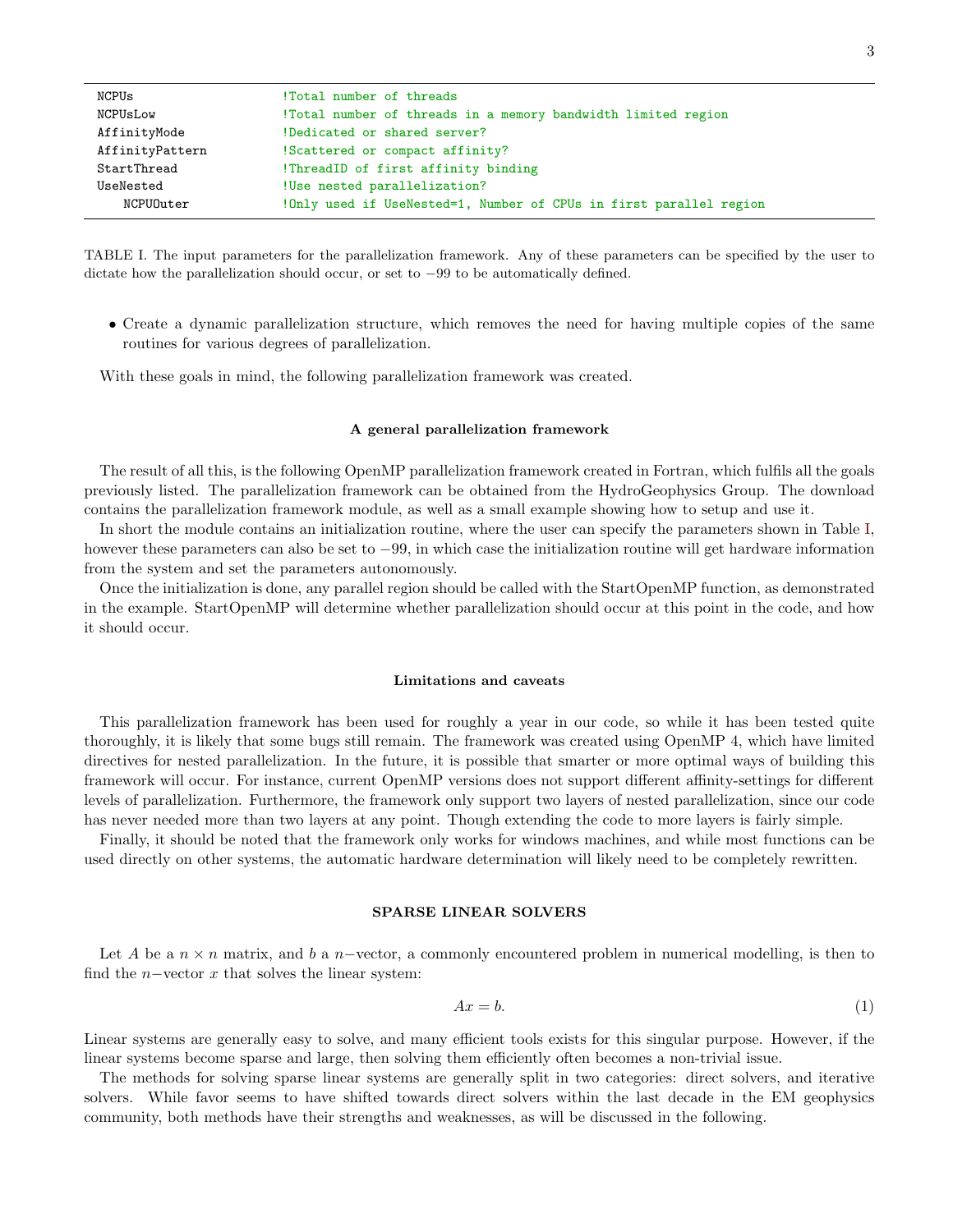## <span id="page-5-0"></span>Direct solvers

Direct solvers do a full factorization of the system matrix, which can take quite a while, and use a lot of memory. However, once such a factorization is done, the system can efficiently be solved for any number of right-hand sides. For direct solvers there exist a number of ready-made libraries. This makes using direct solvers relatively straightforward. [Amestoy et al.](#page-11-8) [\(2001\)](#page-11-8) introduced the direct solver named MUMPS, which is fully parallelized using the MPI-interface, and thus making it capable of operating in parallel on a cluster. [Schenk et al.](#page-11-9) [\(2000\)](#page-11-9) introduced the direct solver used in the Pardiso library, which is parallelized using the OpenMP interface, and thus making it capable of running in parallel on a single computer. MUMPS and Pardiso are currently two state of the art direct solvers, and which should be employed, depends on the level of parallelization desired. A slightly outdated comparison of direct solvers can be found in [Gould et al.](#page-11-10) [\(2007\)](#page-11-10). The biggest problem with direct solvers is the fact that they are neither capable, nor efficient, at handling very large linear systems. This is because, even though the system matrix might be extremely sparse, there is no guarantee that the factorization matrix will remain sparse. A memory consumption of 10-40 times that of the original matrix is not unheard of (Rücker et al. [2006\)](#page-11-11).

#### <span id="page-5-1"></span>Iterative solvers

Iterative solvers use either no factorization, or at most an incomplete factorization, followed by multiple forwardand backward-substitutions, in order to iteratively converge towards a solution to the linear system. Unlike direct solvers, there exists no efficient, and ready to use library, for parallel iterative solvers, that I am currently aware of. The main reason for this is probably that, there exists many different algorithms, and which one is superior is heavily system dependent [\(Ern et al.](#page-11-12) [1994,](#page-11-12) [Nachtigal et al.](#page-11-13) [1992\)](#page-11-13). [Oldenburg et al.](#page-11-14) [\(2012\)](#page-11-14) compares the use of direct and iterative solvers for the case of 3D EM forward modelling, and conclude that direct solvers are favorable for these kinds of problems. While this might indeed be the case, my personal experience with iterative solvers, suggests that the computational times shown in [Oldenburg et al.](#page-11-14) [\(2012\)](#page-11-14) for iterative solvers can be improved significantly by applying more optimal preconditioners, and thus the question of which method is superior remains.

Building an iterative solver is a matter of choosing an appropriate propagation method as well as good preconditioners, in the following I will go through our iterative linear solver.

## <span id="page-5-2"></span>Propagation methods

The first thing needed to iteratively solve a linear system is a propagation method. The number of propagation methods spread throughout literature can seem overwhelming, though [Saad](#page-11-15) [\(2003\)](#page-11-15) contains the most common algorithms used for iteratively solving sparse linear systems. In our solver we use conjugate-gradient (CG) [\(Hestenes and](#page-11-16) [Stiefel](#page-11-16) [1952\)](#page-11-16), which is known for its stability and widely used in our field of science [\(Brodie and Sambridge](#page-11-17) [2006,](#page-11-17) [Kirkegaard and Auken](#page-11-18) [2015,](#page-11-18) [Wu](#page-11-19) [2003\)](#page-11-19). CG is valid for real positive definite systems, and is known for being very fast and stable.

#### <span id="page-5-3"></span>Preconditioners

A preconditioner is essentially any transform to the linear system, before or during the propagation, such that the solution space becomes easier to probe iteratively. Experience within the iterative linear solving community have shown that proper preconditioning is of vital importance, since this to a large extent determines: memory requirements, solution time, and stability of the solver [\(Saad and van der Vorst](#page-11-20) [2000\)](#page-11-20). Preconditioning generally comes in two forms when solving sparse linear systems. It can either be an initial preconditioner, which is applied before using any iterative solver. In that case, the job of the preconditioner is to be an inexpensive operation that either approximate the inverse of A or in some other way transforms A, such that the linear system becomes easier to iteratively solve.

The other kind of preconditioner is applied iteratively, while using the propagation method. Mathematically the job of such a preconditioner is to transform the eigenvalue distribution of the linear system, since the smaller the ratio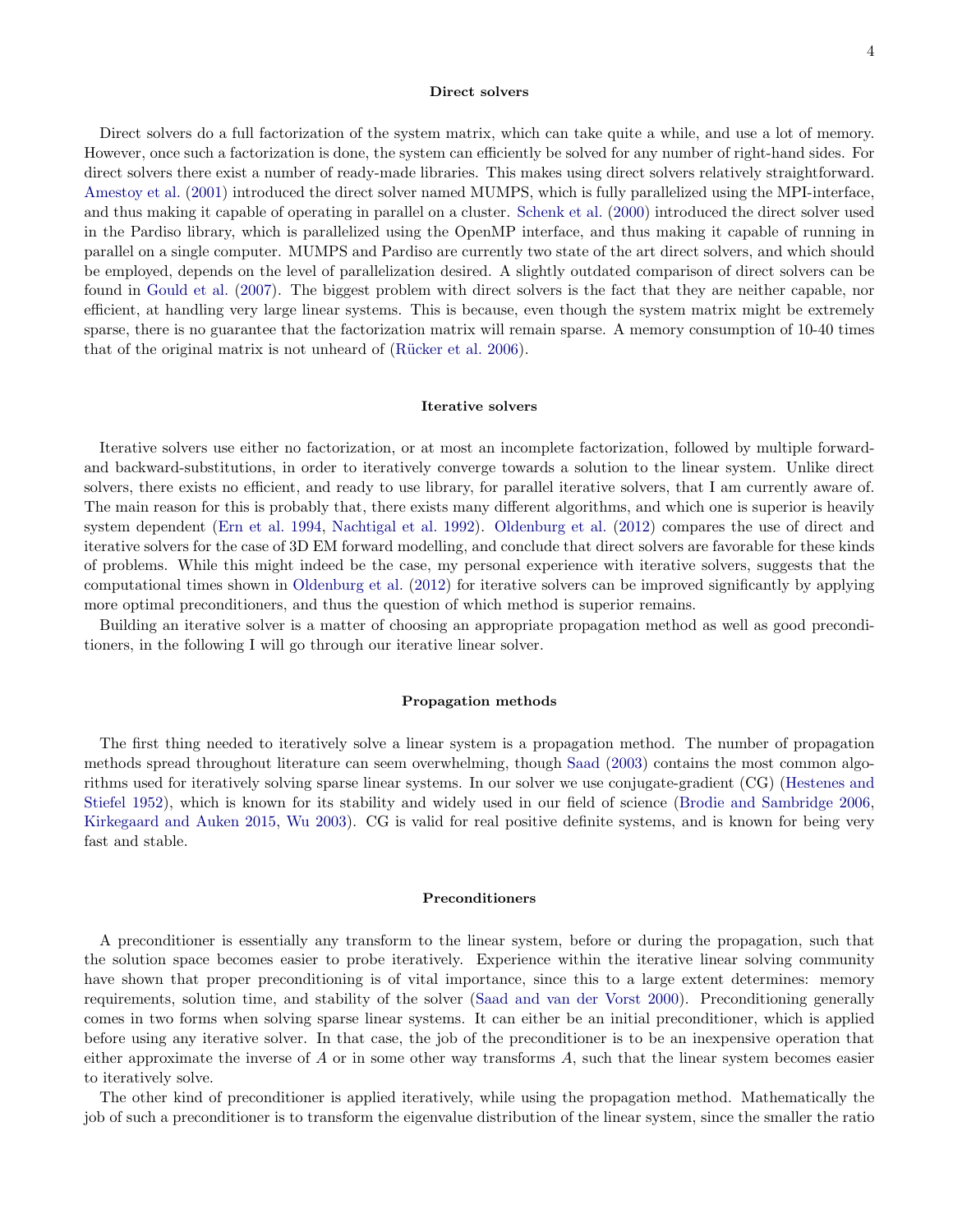between largest and smallest eigenvalue is, the faster the system will in general converge.

In our linear solver, we currently use both kinds of preconditioners.

## Initial preconditioners

The first preconditioner, which we always use is a reverse Cuthill-Mckee (RCM) reordering algorithm [\(Cuthill and](#page-11-21) [McKee](#page-11-21) [1969\)](#page-11-21), which is used before applying the iterative propagation method. In our particular case, the reordering is not done explicitly, but rather implicitly when the matrix for the linear system is first created, as detailed in [Kirkegaard and Auken](#page-11-18) [\(2015\)](#page-11-18). This is highly beneficial for several reasons. First, reordering algorithms are generally rather expensive, however this way the reordering is done only once, and only on the soundings which the linear system is based on. Since the soundings constitute a much smaller system, than the actual linear system used during a geophysical inversion, the compute time for the reordering becomes negligible in our case. Secondly, because the reordering is done on the soundings, it preserves the sounding integrity, which is crucial for the block splitting done during the parallelization of our iterative linear solver, as detailed later.

A reordering of the linear system is essential for two reasons. The first reason is that incomplete Cholesky (IC) factorization, which is one of our other preconditioners, only works well if the number of relevant elements in the factorization matrix is relatively evenly distributed among the different rows. Without reordering this is not so, and thus IC factorization would perform very poorly as a preconditioner [\(Kirkegaard and Auken](#page-11-18) [2015\)](#page-11-18). The second reason why a reordering algorithm is crucial is due to the block parallelism, which we impose as a way of parallelizing the linear solver. In order for the block parallelism to be successful, it requires that no vital information is located far from the diagonal, which the RCM reordering algorithm helps ensure.

For completeness sake, the iterative solver includes an RCM reordering algorithm, however since the algorithm is not employed in our normal code it is neither parallelized nor optimized. A more effective RCM algorithm could likely be built based on the algorithm suggested in [Karantasis et al.](#page-11-22) [\(2014\)](#page-11-22).

Another initial preconditioning that we do is to normalize the diagonals of the matrix representing the linear system. This is done by letting  $D$  be the square root of the diagonal elements of  $A$ . The linear system is then transformed by multiplying equation [1](#page-4-4) with  $D^{-1}$  from the left, which gives:

$$
D^{-1}AD^{-1}Dx = D^{-1}b,\t\t(2)
$$

which can be rewritten as:

$$
\tilde{A}\tilde{x} = \tilde{b},\tag{3}
$$

where  $\tilde{A} = D^{-1}AD^{-1}$ ,  $\tilde{x} = Dx$ , and  $\tilde{b} = D^{-1}b$ . Thus all the diagonal elements become unity, which speeds up the iterative convergence significantly.

#### Iterative preconditioners

The other kind of preconditioners, are employed iteratively during the propagation. In our case, we have two iterative preconditioners, where we use either one or the other, depending on the difficulty of the linear system. The difficulty of a linear system is not something that is very well understood, however the diagonal dominance,  $d$ , is often used:

$$
d = \min_{i=1}^{n} \frac{|A_{ii}|}{\sum_{j \neq i}^{m_i} |A_{ij}|}
$$
(4)

where *n* is the number of rows in A, and  $m_i$  is the number of elements in the *i*'th row of A. The diagonal dominance gives an estimate of the size of the diagonal in comparison to the off-diagonal elements, which is related to the eigenvalue distribution through Gershgorin's theorem [\(Saad](#page-11-15) [2003,](#page-11-15) p. 117).

In our iterative solver we use the average diagonal dominance,  $d$ , to determine which preconditioner to employ for a given linear system.

$$
\bar{d} = \frac{1}{n} \sum_{i=1}^{n} \frac{|A_{ii}|}{\sum_{j \neq i}^{m_i} |A_{ij}|},\tag{5}
$$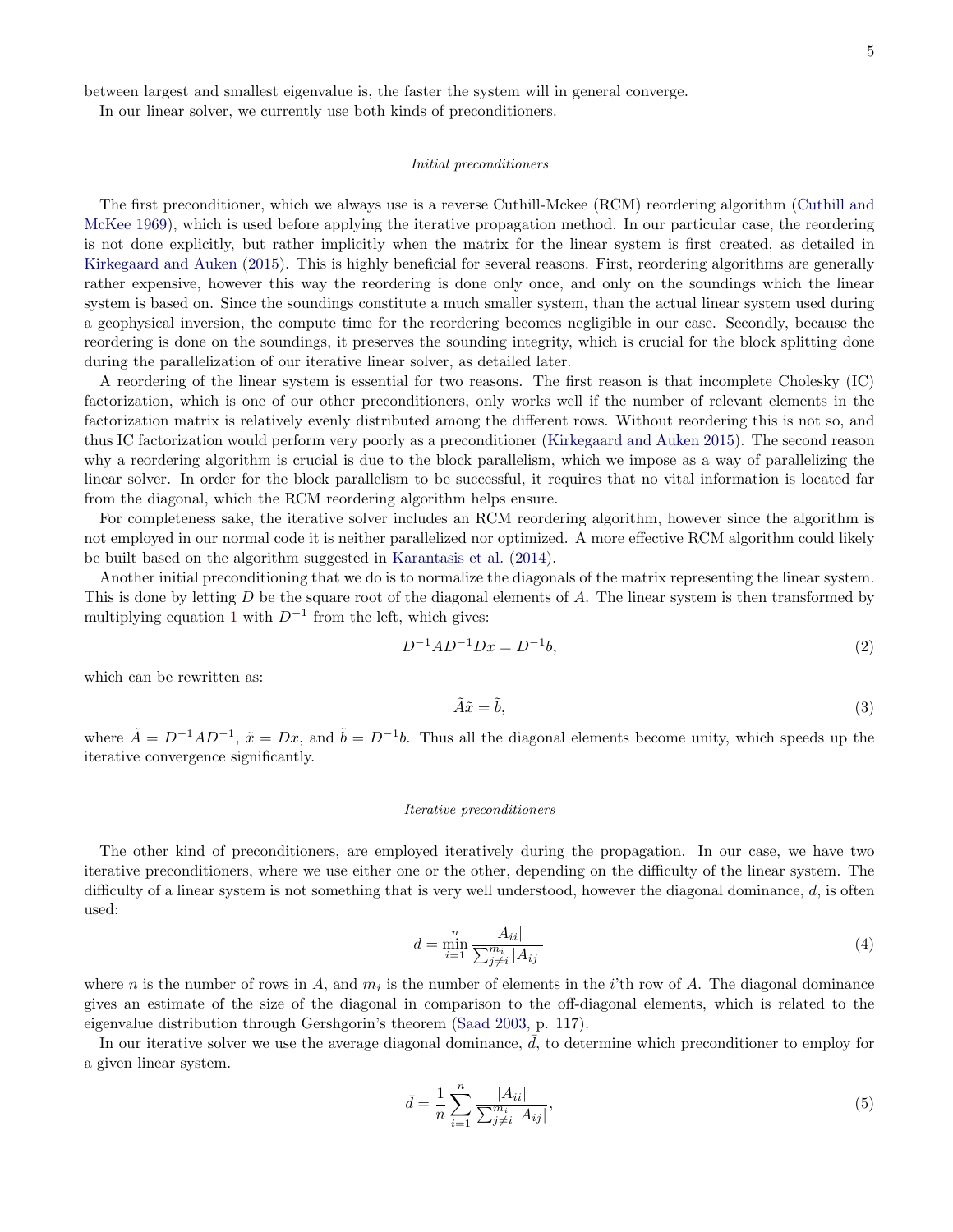For simple systems, a symmetric Gauss-Seidel preconditioner,  $M_{SGS}$  is utilized:

$$
M_{SGS} = (D - E)D^{-1}(D - F),
$$
\n(6)

where  $A = D - E - F$ , with D being the diagonal elements of A, E the strict lower triangular half, and F the strict upper triangular part. The good thing about using Gauss-Siedel methods is that no initial factorization is needed; instead the algorithm can be directly applied during the forward- and backward-substitution during the iterative propagation. This makes propagation using symmetric Gauss-Seidel preconditioning extremely fast, when only a few iterations are needed in order to reach convergence. Gauss-Seidel can be proven to converge, if the system is diagonally dominant [\(Bagnara](#page-11-23) [1995\)](#page-11-23), but though convergence is assured Gauss-Seidel preconditioning converges poorly in many cases. Based on experience, we only use Gauss-Seidel preconditioning, when the average diagonally dominance is 10 or greater.

For more difficult linear systems, an IC factorization with dual dropping strategy is used as an iterative preconditioner [\(Saad](#page-11-24) [1994\)](#page-11-24). The IC factorization computes a lower triangular matrix L and an upper triangular matrix U such that the matrix A can be factorized as:

$$
A = LU + E \tag{7}
$$

where  $E$  is an error matrix. The dual dropping strategy ensures that only the  $n$  largest elements of each row is kept, where  $n$  is an input parameter, and only if those elements are above a certain threshold value. Using these dropping criteria gives an upper bound on both the memory consumption of the factorization, as well as the time required to compute it. As previously mentioned, it is imperative for a successful IC factorization, that the elements are somewhat evenly distributed among the rows in the matrix. However, if this is the case, then the method can be very effective.

## <span id="page-7-0"></span>Block parallelism

Solving a linear system is inherently a sequential problem, and simple parallelization attempts generally scale poorly for dense linear systems. For sparse linear systems, it is however possible to get decent scaling, and in particular for the linear systems arising in EM geophysics, as will be shown.



<span id="page-7-1"></span>FIG. 1. Characteristic matrix sparsity pattern. Non-zero elements of the matrix are shown as blue dots, while the striped red lines indicate block-splitting boundaries. a) shows a block-splitting with overlap. b) shows a block-splitting without overlap, c) shows a zoom-in near a block boundary without overlap. The filled blue squares near the diagonal represent data from individual soundings, while the off-diagonal blue lines represent constraints between soundings.

Our parallelization method of the linear system consists of splitting the linear system into  $n$  or fewer blocks, where  $n$ is the number of parallel threads desired. In order for this to work, it is imperative that there are no significant elements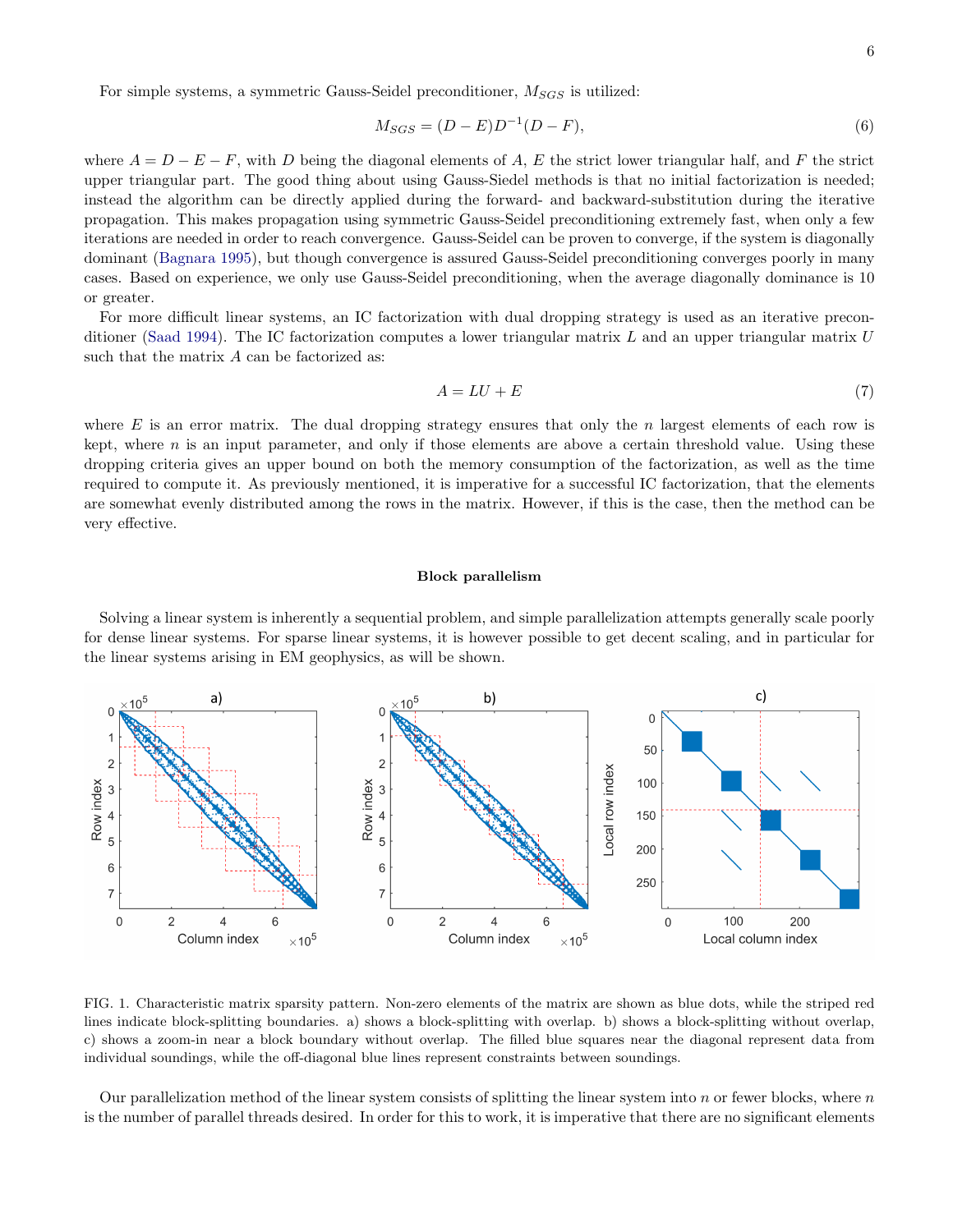| Example.f90              | !Contains a small example, that initialize the parallelization, loads a matrix and   |
|--------------------------|--------------------------------------------------------------------------------------|
| solves the linear system |                                                                                      |
| Solver.f90               | !Contains the iterative sparse solver                                                |
| SparseMatrix.f90         | ! Contains various sparse matrix functions needed by the iterative solver            |
| Paralllelization.f90     | !Contains the parallelization framework                                              |
| Misc.f90                 | !Contains various small helping routines needed by the other modules                 |
| Load.f90                 | ! Contains a minimalistic structure for loading the matrix, and setting the various  |
| settings for the example |                                                                                      |
| RCM.f90                  | !Contains a RCM reordering algorithm                                                 |
| Quicksort.f90            | ! Contains a quicksorting algorithm used by the RCM module                           |
| Matrix.zip               | !Contains a matrix saved in compressed sparse row format, as well as an ini file for |
| running the example      |                                                                                      |
| Readme.txt               | ! Contains information needed for running the example                                |

<span id="page-8-2"></span>TABLE II. The files contained in the iterative solver, as well as an explanation of the various files.

in A far from the diagonal, which is one of the reasons why a RCM reordering was part of the preconditioning. Once the matrix has been reordered, the first version of our iterative solver used a blocksplitting algorithm that determined the max distance an element is placed from the diagonal and created overlapping blocks with this amount of overlap between each block, as shown in Figure [1](#page-7-1) a). The overlap ensures that no information is lost during the parallel block propagation of the linear system. In practice, it turned out that this overlap was not needed, when solving the linear systems we encounter in EM, provided the soundings are RCM reordered. Thus, a much faster linear solver without overlap was created and used in the solver, see Figure [1](#page-7-1) b). The reason why block-splitting without overlap works for our problems, is because all the vital information lies very close to the diagonal, while only non-vital information, about constraints between soundings, lie far away, see Figure [1](#page-7-1) c). Note that in order for the non-overlapping block solver to be successful, it is imperative that the block-splitting is done such that no sounding information is split, thus sounding integrity has to be preserved, and splitting should only be done in-between soundings as shown in Figure [1](#page-7-1) c).

With the above block-splitting, most of the difficulties about parallelizing the linear solver have been removed, especially in the non-overlapping case, where the large linear system essentially have been transformed to a series of smaller independent linear systems. However parallelized versions of both: CG, symmetric Gauss-Seidel and IC factorization still had to be made.

#### <span id="page-8-0"></span>Our iterative sparse linear solver

The above solver was created, and can be obtained from the HydroGeophysics Group at Aarhus University. An overview of what is contained in the code can be seen in Table [II.](#page-8-2) It should be noted that the solver operates on sparse matrices in compressed sparse row format.

Table [III](#page-9-1) contains a holistic overview of how the iterative solver operates, written in pseudo-code.

## <span id="page-8-1"></span>Solver performance

Once the solver was completed, it was thoroughly validated and benchmarked with various linear systems relevant to us. Compared to our old code, the new parallel version was roughly  $\sim$  35 times faster than our old code, which meant that the linear solver went from using roughly  $\sim 50\%$  of the total computational time to  $\sim 2-3\%$  of the computational time. These tests were of course dependent on both the geophysical system and numerical hardware. Furthermore, comparison with Pardiso was conducted, the results of which can be seen in Figure [2.](#page-10-2) Overall the results show that our solver performs rather poorly in comparison to Pardiso, at low levels of parallelization, but because of the superior scaling our iterative solver has, it outperforms Pardiso at high levels of parallelization. However, this comparison is not completely fair, since Pardiso does a zero order reordering before factorization, which does not scale well, while the matrices are already built in an optimal way that removes the need for reordering in the case of IC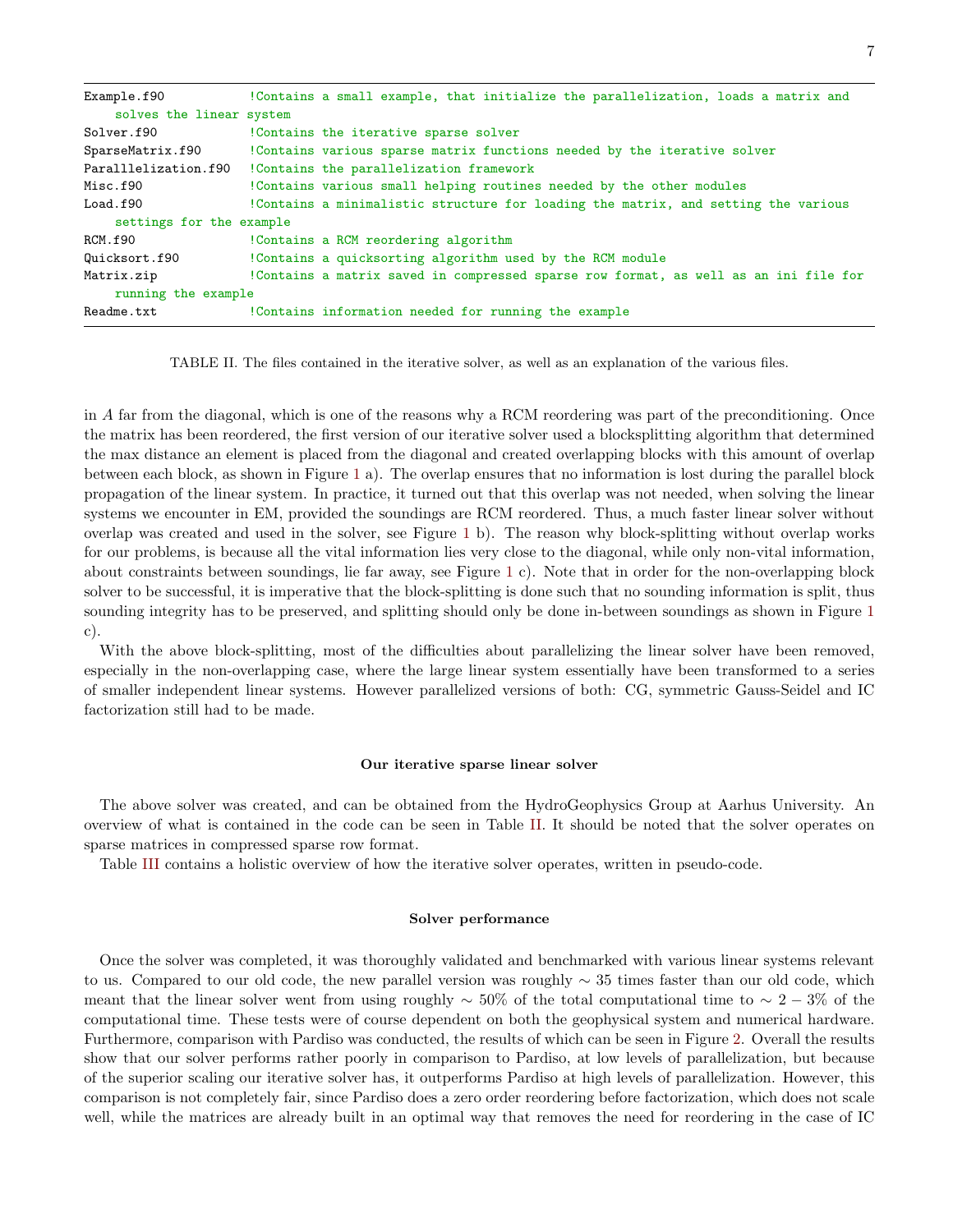| !RCM Reorder the linear system (note that this is done implicitly and on a  |
|-----------------------------------------------------------------------------|
| sounding level in our code)                                                 |
| !Normalize the diagonal elements of A and transform the system accordingly. |
| !Split the linear system into blocks.                                       |
| !Find the diagonal dominance of A, see eq 4                                 |
| !System not sufficiently diagonally dominant for Gauss-Seidel               |
| ! Choose Incomplete Cholesky as preconditioner                              |
| !Compute Incomplete Cholesky factorization of each block                    |
|                                                                             |
| ! Choose Symmetric Gauss-Seidel as preconditioner                           |
|                                                                             |
| !Iteratively solve the full system using the appropriate block              |
|                                                                             |

<span id="page-9-1"></span>TABLE III. Pseudo-code description of the iterative solver.

factorization. Nevertheless, the fact that the iterative solver is able to achieve super-linear scaling is noteworthy, but not unheard of in highly optimized code. The reason this is possible, is likely twofold. First, as the matrix is cut into smaller pieces, more of the non-essential constraints are removed from the preconditioner factorization, while this makes the factorization less accurate, it also makes it faster, since there are less elements to factorize and propagate. The second contributing factor to the super-linear scaling is the more standard reason, called the cache effect [Eggers](#page-11-25) [and Katz](#page-11-25) [\(1989\)](#page-11-25). In short, every CPU has a cache associated with it (modern CPU's have several), the cache can be thought of as the CPU's local memory, and reading information from the cache is much faster than reading it from memory. However, the cache is very small, so it can only contain very limited information. Because of the limited cache storage, modern CPU's use advanced prediction algorithms to anticipate which information the CPU will need next from the cache. Whenever the information needed by the CPU is in the cache, it is called a cache hit, and otherwise a cache miss. The cache effect comes from having multiple threads working on similar data, if those threads happen to share the same cache, then what might have been a cache miss, if only one thread was employed, can become a cache hit when multiple threads are employed, since the relevant data was transferred to the cache for another thread.

As mentioned, the splitting of the linear system results in a less accurate preconditioning matrix, which can also be seen in Figure [2](#page-10-2) c), where the number of propagation needed to reach convergence is shown to rise steadily with the number of threads, due to the rising inaccuracy in the preconditioner. It should be noted that the full matrix is still being solved, it is merely the preconditioning doing a slightly worse job at it, and thus additional propagations steps are required.

While the solver has been completely rebuilt, optimized, and parallelized, its compute time and memory consumption has previously been shown to scale linearly with the matrix size, and this is still true. Thus, the solver is capable of handling very large linear systems [\(Kirkegaard and Auken](#page-11-18) [2015\)](#page-11-18). Successful tests have been performed on matrices as large as  $\sim 6 \cdot 10^6$  rows/columns with  $\sim 110 \cdot 10^6$  elements.

#### <span id="page-9-0"></span>Limitations and caveats

The solver included here only covers positive definite matrix systems with real numbers. A complex and more general version which uses the BiCGStab routine was not included [\(van der Vorst](#page-11-26) [1992\)](#page-11-26), since our code does not currently solve complex matrices, and thus the complex version has never been thoroughly tested.

The solver has primarily been tested on matrices created from 1D or 2D EM modelling, though a few tests have also been done on 3D modelling systems. While the dimensionality of the problem plays a role, the primary criteria for success is that, the sounding integrity is preserved and the data are structured using an RCM reordering algorithm. For problems outside EM modelling, it is likely that some of the parameters and thresholds need to be re-set in order to achieve optimal performance.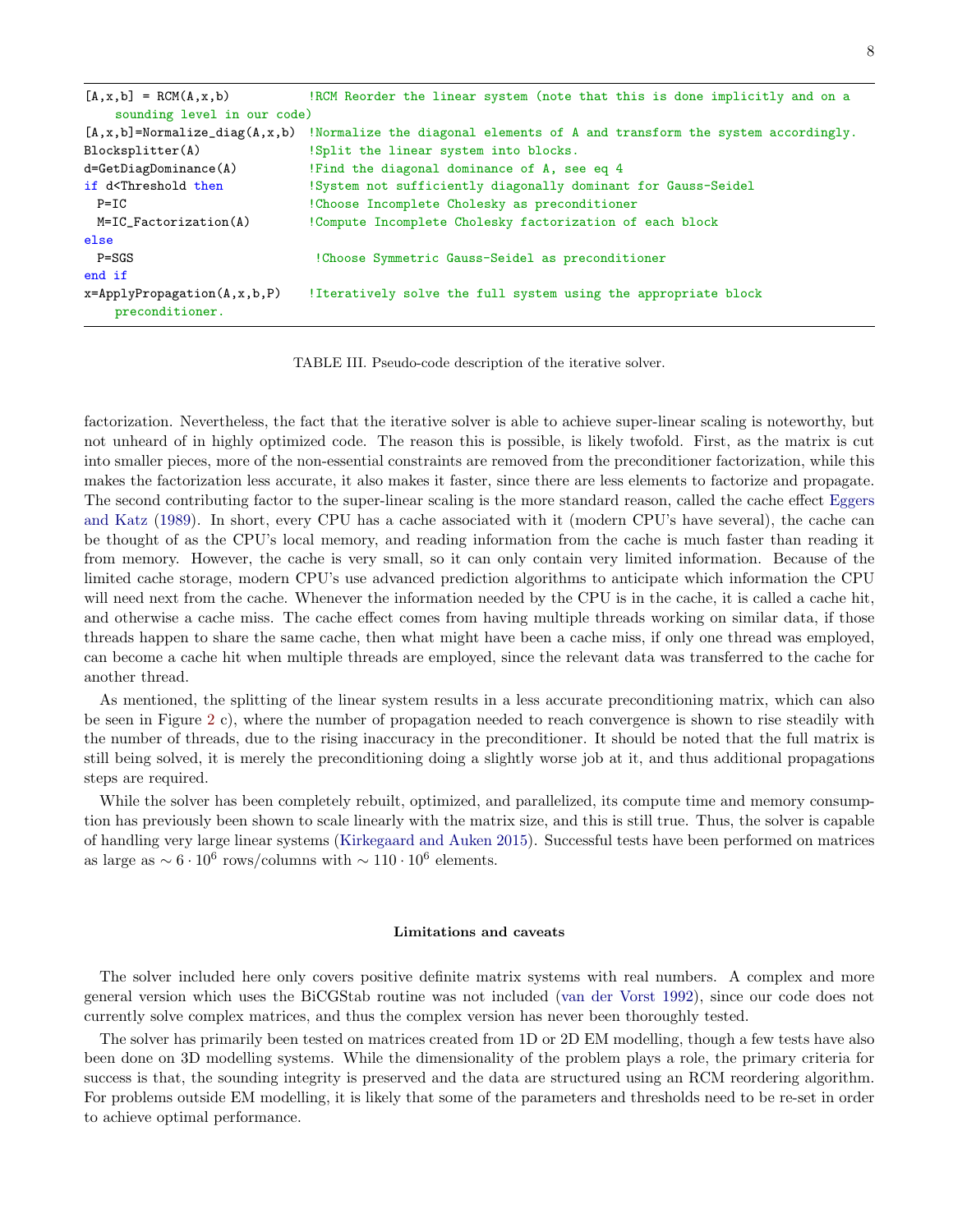

<span id="page-10-2"></span>FIG. 2. Benchmarking the iterative solver, on a system with a matrix containing 42k rows and columns, with 500k elements. a) shows the speedup of the iterative solver and Pardiso. While the iterative solver reaches super-linear scaling, Pardiso scales very poorly. b) shows solving time as a function of threads. Pardiso is faster for low thread numbers, but because of its poor scaling the iterative solver out-scales it around six threads. c) shows the number of propagation required for the iterative solver to reach convergence as a function of threads.

## <span id="page-10-0"></span>RESULTS AND CONCLUSION

An easy to use, yet highly optimized, parallelization framework has been built. The framework can run autonomously or with simple user input. It furthermore removes the necessity of setting global OpenMP variables throughout the code, which is known to be a dangerous coding practice from the early days of coding where this was common practice. The parallelization framework follows best coding practices, and promotes a safer and more dynamic parallelization environment. The parallelization framework is also incorporated in the second coding example provided, which is a sparse iterative linear solver.

A sparse iterative linear solver, with super-linear scaling has been created. The solver is optimized for geophysical EM problems, which have been implicitly reordered using RCM, but should work well on many real positive definite sparse linear system. The solver is designed for modern multicore systems and relies on OpenMP parallelization. Because of the super-linear scaling, the solver outperforms the direct solver Pardiso when used on a modern system, and is capable of solving much larger systems than Pardiso.

## <span id="page-10-1"></span>ACKNOWLEDGEMENTS

Without Casper Kirkegaard to guide me and teach me the intricate ways of a computer, this report would not exist, so, Casper Kirkegaard, thank you very much.